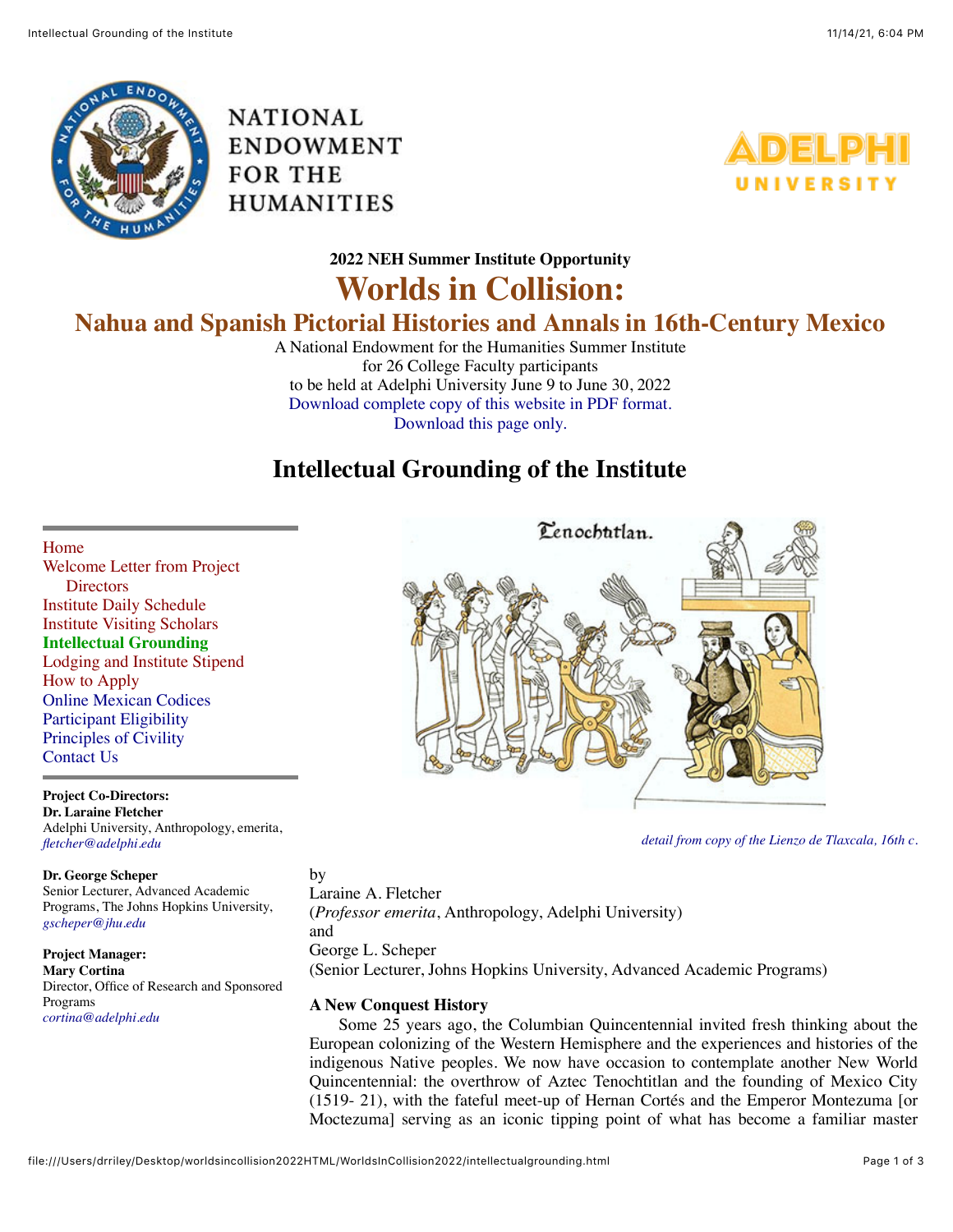narrative of the Americas. Ever since the publication of Prescott's enormously popular *History of the Conquest of Mexico* (1843), the oft-told epic tale has been that of how a small intrepid band of Spanish adventurers, led by an Odysseus-like Cortés, ever wily and resourceful, were able to overthrow the mighty but 'barbaric' Aztec Empire, led by a morbidly indecisive and superstition-bound Montezuma. A negative complement to this clichéd tale of heroic conquistadors was the antithetical Black Legend (*Leyenda Negra*) focusing on the extreme cruelty of the Spanish, as portrayed in gruesomely graphic accounts, such as those penned by the moralizing Spanish friar Bartolomé de Las Casas, and then publicized far and wide by Spain's colonizing rivals, the English, the Dutch, and the French — to advance their own colonial self-interests.

Of course, mainstream scholarship has long-since dispensed with the simplicities of such master narratives, whether of the Heroic or the Black Legend variety. But it was not until the 1990's, as Matthew Restall has shown in a review of the field, that a "New Conquest History" began to take shape, a history based on a richer understanding of the 16th century Mexican context and, especially, on a new attention to the many indigenous sources already extant, plus a flood of newly edited and translated indigenous documents that continues to this day. Ethnohistorians such as Charles Gibson laid the groundwork for a clearer understanding that Central Mexico in the 16th century was not a singular ethnic or socio-political reality. For although it was the center of a tribute empire administered by the famous Aztec Triple Alliance, the Valley of Mexico was also home to a multitude of indigenous polities other than the "Aztecs" (or Mexica) — including many with their own languages and their own proud histories, polities who were never subdued by the Aztecs. Now it is widely understood, as part of this New Conquest History, that what the Spanish found themselves entangled in upon entering the Valley of Mexico, was in effect an indigenous civil war, and that it was the overwhelming force of the indigenous enemies of the Aztec Empire, led by the Tlaxcalteca and other Nahua groups, as much as the "guns, germs and steel" of the Europeans, that spelled the defeat of Tenochtitlan.

### **Pictorial Histories**

 This newer understanding has been immensely aided by the ongoing project of the editing and translating of Nahua-derived pictorial and pictorial/textual sources, including those mediated by 16th century evangelizing friars such as Bernadino de Sahagún and Diego Durán, as part of their project of trying to comprehend Nahua culture better in order to more successfully evangelize it. The friars introduced alphabetic literacy for their own purposes, but in consequence we are in possession of an unprecedentedly vast indigenous archive coming from the second, third, and later generations of literate Nahua and mestizo scribes and scholars, increasingly without any mediation by Spanish friars or officials — a huge corpus of written, pictorial, and combined written/pictorial Nahuagenerated documents (both in Nahuatl and in Spanish), constituting the largest library of Native American-produced literature anywhere in the Americas. Following the pioneering work of scholars of Nahuatl texts, such as Charles Dibble, Frances Kartunnen, and James Lockhart, a new generation of scholars fluent in Nahuatl, and versed as well in ethnohistory and iconography, has inaugurated an ongoing scholarly project to make accessible this corpus of Nahua-generated maps, pictorials, text/pictorials, and alphabetic texts.

But accessibility is really not enough; it does take time and careful study to properly digest and assimilate such new material; it ought not to be matter of simply adding uncontextualized items to a syllabus — which is what too often can happen with the sheer digital proliferation of primary source material. It often requires a longer gestation period before the substantial outcomes of new knowledge can make their way responsibly into research and teaching. For example, it can be extremely misleading to think of these Nahua-derived texts simply as giving us a "Native perspective," to counter-balance what we already had in the noted Spanish accounts by Hernan Cortés and Bernal Díaz. This